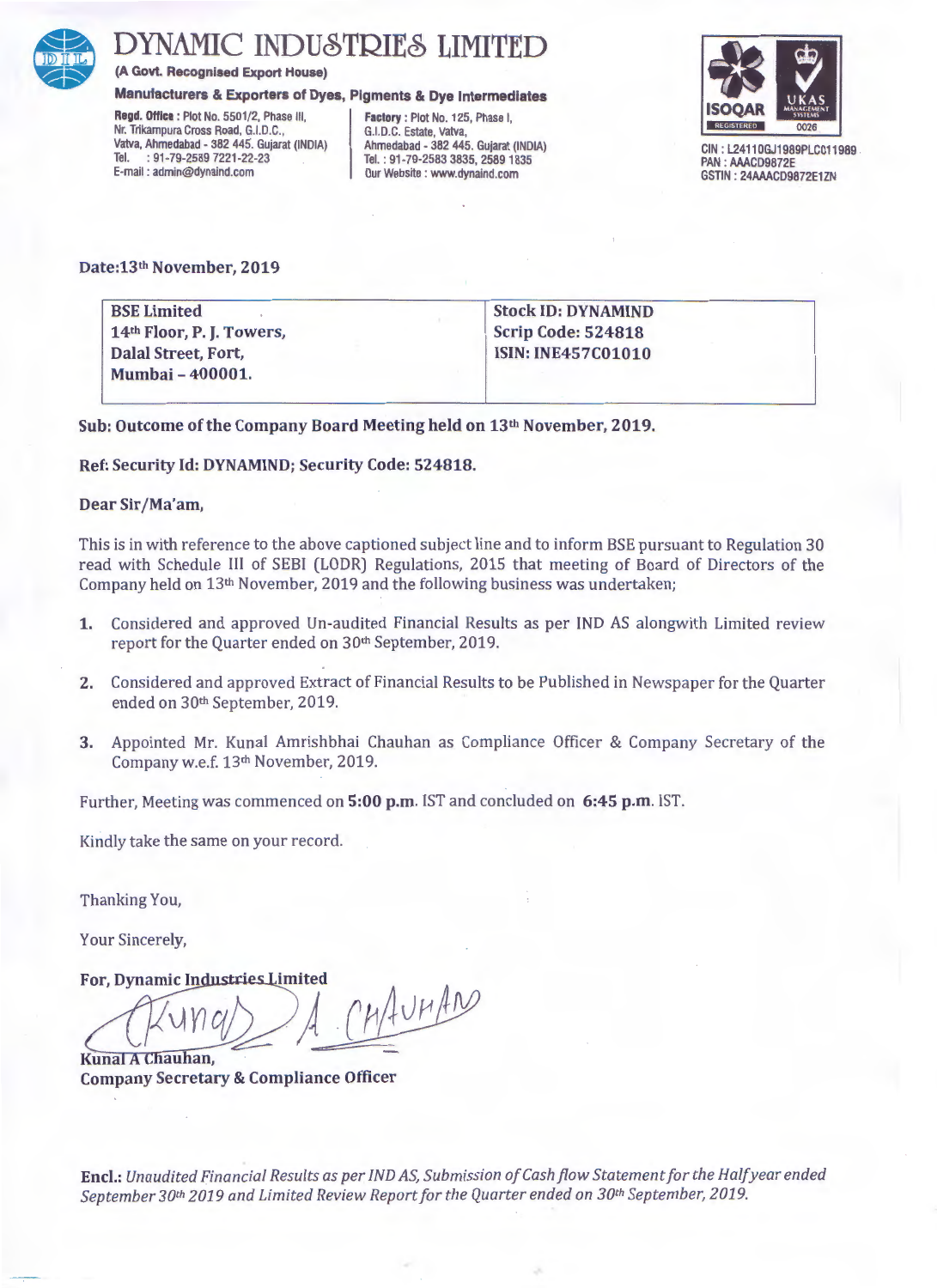# $A$ <sup>\*</sup> K. *Bhatt* & Co.

**Chartered Accountants** 

B-603, Signature-2, Nr. SanandSarkhej Circle, S.G. Highway, Ahmedabad-382210. Phone : 079-26893250

# **LIMITED REVIEW REPORT**

## The Board of Directors, **DYNAMIC INDUSTRIES LIMITED**  Ahmedabad

- 1. We have reviewed the accompanying statement of unaudited financial results of **DYNAMIC INDUSTRIES LIMITED** for the quarter ended 30<sup>th</sup> September, 2019 and year to date results for the period from 1<sup>st</sup> April, 2019 to 30<sup>th</sup> September, 2019, pursuant to requirements of Regulation 33 of the SEBI (Listing Obligations and Disclosures Requirements) Regulations, 2015 ('the Regulation'), read with SEBI Circular No. CIR/CFD/CMD1/80/2019 dated 19<sup>th</sup> July, 2019 ('the Circular'). This statement is the responsibility of the Company's Management and has been approved by the Board of Directors. Our responsibility is to issue a report on these financial statements based on our review.
- 2. The preparation of the statement in accordance with the recognition and measurement principles laid down in Indian Accounting Standards 34, (Ind AS 34) "Interim Financial Reporting" prescribed under Section 133 of the Companies Act, 2013 read with Rule 3 of Companies (Indian Accounting Standards) Rules, 2015, as amended and other accounting principles generally accepted in India, read with circular is the responsibility of the Company's management and has been approved by the Board of the Company. Our responsibility is to issue express a conclusion on the Statement based on our review.
- 3. We conducted our review of the Statement in accordance with the Standard on Review Engagements (SRE) 2410 "Review of Interim Financial Information Performed by the Independent Auditor of the Entity", issued by the Institute of Chartered Accountants of India. This standard requires that we plan and perform the review to obtain moderate assurance as to whether the financial statements are free of material misstatement. A review is limited primarily to inquiries of company personnel and analytical procedures applied to financial data and thus provides less assurance than an audit. We have not performed an audit and accordingly, we do not express an audit opinion.
- 4. Based on our review conducted as above, nothing has come to our attention that causes us to believe that the accompanying statement of unaudited financial results prepared in accordance with applicable accounting standards and other recognized accounting practices and policies has not disclosed the information required to be disclosed in terms of Regulation 33 of the SEBI (Listing Obligations and Disclosure Requirements) Regulations, 2015 including the manner in which it is to be disclosed, or that it contains any material misstatement.

**FOR ASHOK K. BHATT** & CO. [Firm Registration No. 100657W] Chartered Accountants

**ASHOK K. BHATT**  Proprietor Mem. No. 36439 UDIN: 19036439AAAADC4210

Place : Ahmedabad Date: 13<sup>th</sup> November, 2019

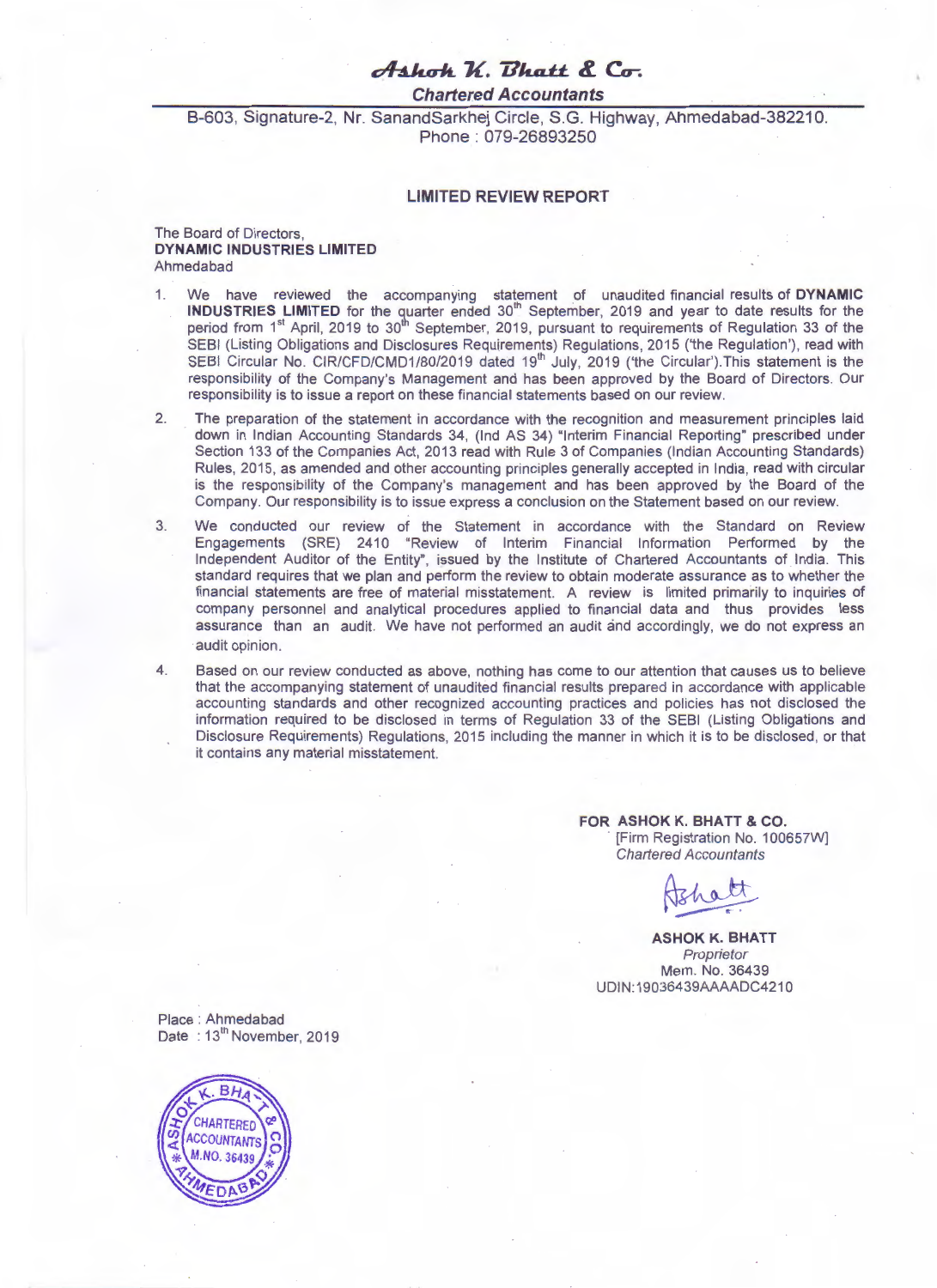

# DYNAMIC INDUSTRIES LIMITED

(A Govt. Recognised Export House)

# Manufacturers & Exporters of Dyes, Pigments & Dye Intermediates

Regd. Office: Plot No. 5501/2, Phase Ill, Nr. Trikampura Cross Road, G.l.D.C., - Vatva, Ahmedabad - 382 445. Gujarat (INDIA) Tel. : 91-79-2589 7221-22-23<br>Fax : 91-79-2583 4292, 2589 Fax : 91-79-2583 4292, 2589 7232 CIN: L24110GJ1989PLC011989 PAN: AAACD9872E Factory : Plot No. 125, Phase I, G.l.D.C. Estate, Vatva, Ahmedabad - 382 445. Gujarat (INDIA) Tel.: 91 -79-2583 3835, 25891835 Fax : 91-79-25891735 Our Website : www.dynaind.com



### Statement of Unaudited Financial results for the Quarter and Half-Year ended 30"' September, 2019

|           | (₹ In Lakhs except per share data)                                                |                      |                   |                   |                        |                   |                   |  |
|-----------|-----------------------------------------------------------------------------------|----------------------|-------------------|-------------------|------------------------|-------------------|-------------------|--|
|           |                                                                                   | <b>QUARTER ENDED</b> |                   |                   | <b>HALF YEAR ENDED</b> |                   | <b>YEAR ENDED</b> |  |
| Sr.       | <b>Particulars</b>                                                                | 30-Sep-19            | $30 - Jun - 19$   | 30-Sep-18         | 30-Sep-19              | 30-Sep-18         | 31-Mar-19         |  |
| No.       |                                                                                   | <b>Un-audited</b>    | <b>Un-audited</b> | <b>Un-audited</b> | <b>Un-audited</b>      | <b>Un-audited</b> | <b>Audited</b>    |  |
| т         | Income                                                                            |                      |                   |                   |                        |                   |                   |  |
|           | <b>Revenue from Operations</b>                                                    | 1987.92              | 1485.66           | 1839.09           | 3473.58                | 3954.24           | 6528.61           |  |
| н         | Other Income                                                                      | 20.55                | 2.60              | 16.83             | 23.15                  | 51.69             | 89.88             |  |
| Ш         | <b>Total Income (i+II)</b>                                                        | 2008.47              | 1488.26           | 1855.92           | 3496.73                | 4005.93           | 6618.49           |  |
| IV        | <b>Expenses</b>                                                                   |                      |                   |                   |                        |                   |                   |  |
|           | <b>Cost of Materials Consumed</b>                                                 | 1011.05              | 1005.77           | 1276.07           | 2016.82                | 2669.03           | 4268.66           |  |
|           | Purchases of Stock-in-Trade                                                       | 389.58               | 230.91            | 133.75            | 620.49                 | 254.83            | 646.07            |  |
|           | Excise duty on sale of goods                                                      | 0.00                 | 0.00              | 0.00              | 0.00                   | 0.00              | 0.00              |  |
|           | Changes in inventories of finished goods, Stock-in-Trade and work-in progress     | 187.82               | (99.07)           | (113.67)          | 88.75                  | 14.72             | (176.58)          |  |
|           | Employee benefits expense                                                         | 88.92                | 79.15             | 83.72             | 168.07                 | 165.23            | 333.60            |  |
|           | <b>Finance Costs</b>                                                              | 8.57                 | 8.21              | 14.35             | 16.78                  | 32.58             | 60.12             |  |
|           | Depreciation and amortisation expenses                                            | 25.41                | 25.70             | 27.99             | 51.11                  | 56.15             | 108.17            |  |
|           | <b>Other Expenses</b>                                                             | 179.57               | 159.07            | 251.57            | 338.64                 | 457.51            | 812.89            |  |
|           | <b>Total Expenses (IV)</b>                                                        | 1890.92              | 1409.74           | 1673.78           | 3300.66                | 3650.05           | 6052.93           |  |
| V         | Profit/(loss) before exceptional items and tax (III-IV)                           | 117.55               | 78.52             | 182.14            | 196.07                 | 355.88            | 565.56            |  |
| VI        | <b>Exceptional Items</b>                                                          | 0.00                 | 0.00              | 0.00              | 0.00                   | 0.00              | 0.00              |  |
| VII       | Profit/(Loss) before tax (V-VI)                                                   | 117.55               | 78.52             | 182.14            | 196.07                 | 355.88            | 565.56            |  |
| VIII      | <b>Tax Expense:</b>                                                               |                      |                   |                   |                        |                   |                   |  |
|           | (1) Current Tax                                                                   | 38.00                | 27.00             | 51.00             | 65.00                  | 99.00             | 159.00            |  |
|           | (2) Deferred Tax                                                                  | 1.49                 | 2.16              | (3.94)            | 3.65                   | (3.73)            | (0.26)            |  |
|           | (3) Tax Adjustment for Earlier Years                                              | 0.00                 | 0.00              | 0.00              | 0.00                   | 0.00              | 0.07              |  |
|           | <b>Total Tax Expense</b>                                                          | 39.49                | 29.16             | 47.06             | 68.65                  | 95.27             | 158.81            |  |
| IX        | Profit/(Loss) for the period from continuing operations (VII-VIII)                | 78.06                | 49.36             | 135.08            | 127.42                 | 260.61            | 406.75            |  |
| х         | Profit/(Loss) from discountinued operations                                       | 0.00                 | 0.00              | 0.00              | 0.00                   | 0.00              | 0.00              |  |
| XI        | Tax expenses of discontinued operations                                           | 0.00                 | 0.00              | 0.00              | 0.00                   | 0.00              | 0.00              |  |
| XII       | Profit/(Loss) from discontinued operations (after tax) (X-XI)                     | 0.00                 | 0.00              | 0.00              | 0.00                   | 0.00              | 0.00              |  |
| XIII      | Profit/(Loss) for the period (IX+XII)                                             | 78.06                | 49.36             | 135.08            | 127.42                 | 260.61            | 406.75            |  |
| XIV       | <b>Other Comprehensive Income</b>                                                 |                      |                   |                   |                        |                   |                   |  |
|           | A. (i) Items that will not be reclassified to profit or loss [Net of Tax]         | 0.22                 | 0.99              | 1.66              | 1.21                   | 0.51              | (0.72)            |  |
|           | B. (i) Items that will be reclassified to profit or loss [Net of Tax]             | 0.00                 | 0.00              | 0.00              | 0.00                   | 0.00              | 0.00              |  |
| <b>XV</b> | Total Comprehensive Income for the period (XIII+XIV) Comprising Profit (Loss) and |                      |                   |                   |                        |                   |                   |  |
|           | Other Comprehensive Income for the period)                                        | 78.28                | 50.35             | 136.74            | 128.63                 | 261.12            | 406.03            |  |
| XVI       | Paid-up Equity Share Capital (Face value of Rs. 10/- each)                        | 302.85               | 302.85            | 302.85            | 302.85                 | 302.85            | 302.85            |  |
| XVII      | Reserve excluding revaluation reserves as per balance sheet of previous           |                      |                   |                   |                        |                   |                   |  |
|           | accounting year                                                                   |                      |                   |                   |                        |                   | 4482.39           |  |
|           | XVIII Earnings per equity share Rs.10/- each (for Continuing operation):          |                      |                   |                   |                        |                   |                   |  |
|           | $(1)$ Basic                                                                       | 2.58                 | 1.63              | 4.46              | 4.21                   | 8.61              | 13.43             |  |
|           | (2) Diluted                                                                       | 2.58                 | 1.63              | 4.46              | 4.21                   | 8.61              | 13.43             |  |
|           | XIX Earnings per equity Rs.10/- each (for discontinued operation)                 |                      |                   |                   |                        |                   |                   |  |
|           | $(1)$ Basic                                                                       | 0.00                 | 0.00              | 0.00              | 0.00                   | 0.00              | 0.00              |  |
|           | (2) Diluted                                                                       | 0.00                 | 0.00              | 0.00              | 0.00                   | 0.00              | 0.00              |  |
|           | XX Earnings per equity Rs.10/- each (for Continuing & discontinued operation)     |                      |                   |                   |                        |                   |                   |  |
|           | $(1)$ Basic                                                                       | 2.58                 | 1.63              | 4.46              | 4.21                   | 8.61              | 13.43             |  |
|           | (2) Diluted                                                                       | 2.58                 | 1.63              | 4.46              | 4.21                   | 8.61              | 13.43             |  |

Notes to the Unaudited Financial Results for the Quarter ended 30th September, 2019

1) The above financial results of the Company were reviewed by the Audit Committee in its meeting held on 13th November, 2019. The Board of Directors in its meeting held on 13th November, 2019 approved the same and also Limited Review of results for the Quarter/Half-year ended 30th September, 2019 were carried out by the Statutory Auditors. 2) The company has only one segment of activity named "Chemicals" i.e. Dyes, Dye Intermediates and Pigments.

3) Figures of the previous quarter/period have been regrouped, wherever necessary.

Place: Ahmedabad Date: 13th November, 2019



For Dynamic Industries Limited

**DIPAKKUMAR CHOKSI Managing Director** 

DIN: 00536345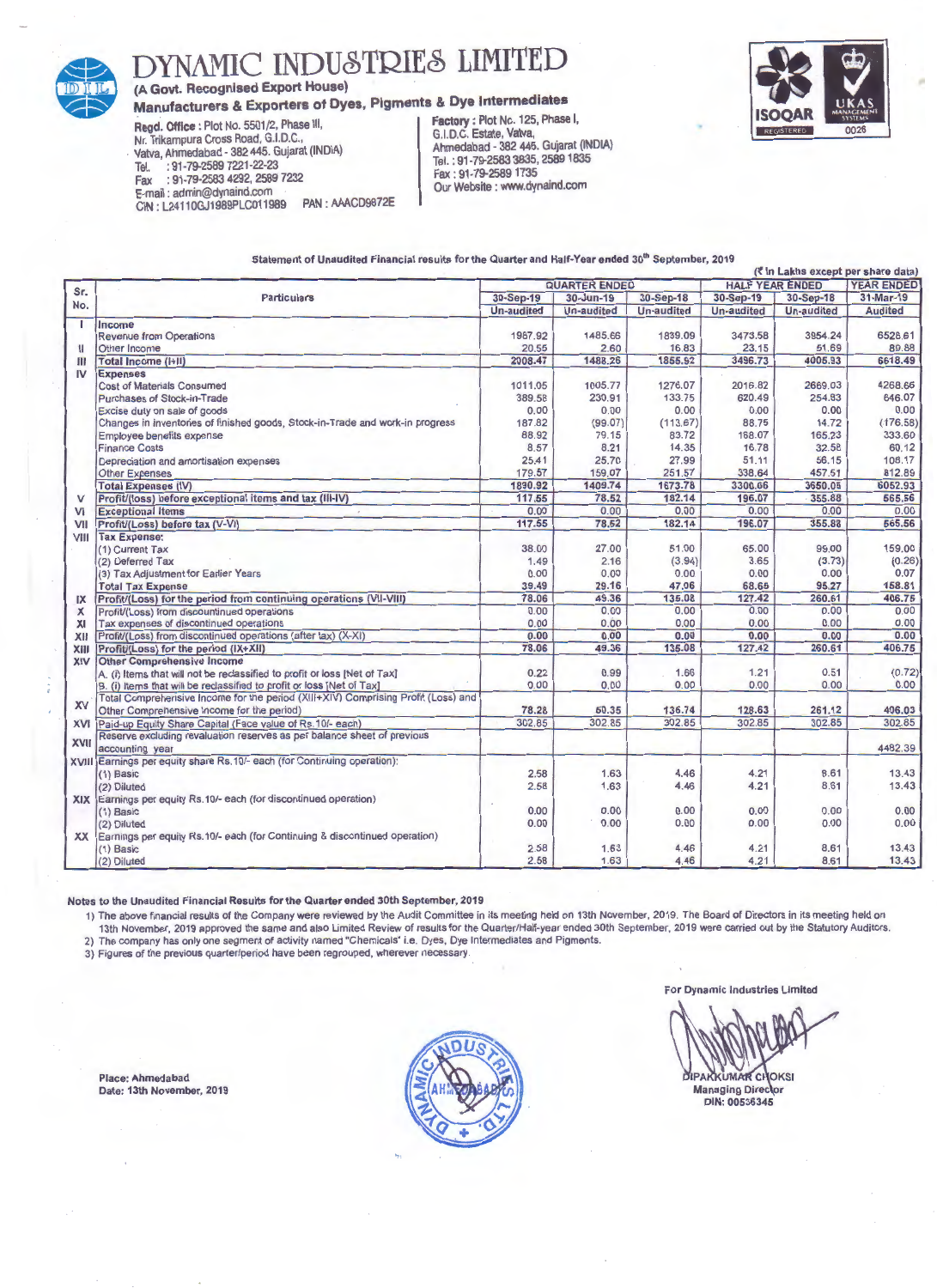

(A Govt. Recognised Export House)

Manufacturers & Exporters of Dyes, Pigments & Dye Intermediates<br>
Negd. Office : Plot No. 5501/2, Phase III,<br>
Nr. Trikampura Cross Road, G.I.D.C.,<br>
Nr. Trikampura Cross Road, G.I.D.C.,<br>
Vatva, Ahmedabad - 382 445. Gujarat ( Regd. Office: Plot No. 5501/2, Phase III, Nr. Trikampura Cross Road, G.I.D.C., Vatva, Ahmedabad - 382 445. Gujarat (INDIA) Tel. : 91-79-2589 7221-22-23 Tel. : 91-79-2583 3835, 2589 1835 Fax : 91-79-2583 4292, 2589 7232 Fax : 91 -79-2589 1735 E-mail : admin@dynaind.com Our Website : www.dynaind.com CIN : L24110GJ1989PLC011989 PAN : AAACD9872E



# Statement of Assets and Liabilities

|                |                                                 |                   | (て In Lakhs)   |  |
|----------------|-------------------------------------------------|-------------------|----------------|--|
| No.            | <b>Particulars</b>                              | 30/Sep/2019       | 31/Mar/2019    |  |
|                |                                                 | <b>Un-Audited</b> | <b>Audited</b> |  |
| ı              | <b>ASSET:</b>                                   |                   |                |  |
| $\mathbf{1}$   | <b>Non-current Assets:</b>                      |                   |                |  |
| [a]            | Property, plant and equipment                   | 2298.32           | 2341.72        |  |
| [b]            | Capital work in progress                        | 0.00              | 0.00           |  |
| [c]            | Other Intangible assets                         | 0.29              | 0.41           |  |
| [d]            | <b>Investment Property</b>                      | 0.00              | 0.00           |  |
| [e]            | Goodwill                                        | 0.00              | 0.00           |  |
| [f]            | Intangible assets under development             | 0.00              | 0.00           |  |
| [g]            | <b>Financial Assets</b>                         |                   |                |  |
|                | (i) Investment                                  | 135.02            | 109.79         |  |
|                | (ii) Trade Receivables                          | 0.00              | 0.00           |  |
|                | (iii) Long Term loans and advances              | 0.00              | 0.00           |  |
|                | (iv) other non-current Financial Assets         | 23.92             | 23.92          |  |
| [h]            | Deferred tax assets (net)                       | 0.00              | 0.00           |  |
| [i]            | other non-current assets                        | 0.00              | 0.00           |  |
|                | <b>Total Non-current Assets</b>                 | 2457.55           | 2475.84        |  |
| $\overline{2}$ | <b>Current Assets:</b>                          |                   |                |  |
| [a]            | Invetories                                      | 1382.16           | 1756.44        |  |
| [b]            | <b>Financial assets:</b>                        |                   |                |  |
|                | Investments<br>(i)                              | 0.00              | 0.00           |  |
|                | (ii) Trade and other receivables                | 1721.30           | 1155.65        |  |
|                | (iii) Cash and short term deposits              | 292.91            | 101.98         |  |
|                | (iv) Bank balance other than above              | 16.96             | 5.17           |  |
|                | (v) Loan and advances                           | 0.00              | 0.00           |  |
|                | (vi) Others current financial assets            | 19.53             | 12.27          |  |
| [c]            | current tax Assets(net)                         | 7.03              | 6.51           |  |
| [d]            | Other current assets                            | 149.84            | 105.20         |  |
|                | <b>Total Current Assets</b>                     | 3589.73           | 3143.22        |  |
|                | <b>TOTAL ASSETS(1+2)</b>                        | 6047.28           | 5619.06        |  |
|                |                                                 |                   |                |  |
| $\mathbf{H}$   | <b>EQUITY AND LIABILITIES:</b>                  |                   |                |  |
| $\mathbf{1}$   | <b>Equity</b>                                   |                   |                |  |
|                | (i) Equity Share Capital                        | 302.85            | 302.85         |  |
|                | (ii) other equity                               | 4253.41           | 4179.55        |  |
|                | <b>Total Equity</b>                             | 4556.26           | 4482.40        |  |
| $\overline{2}$ | <b>Liabilities</b>                              |                   |                |  |
| [a]            | Non-current liabilites:                         |                   |                |  |
|                | (i) Financial liabilities                       |                   |                |  |
|                | (1) Borrowings                                  | 112.25            | 156.42         |  |
|                | (2) Trade Payables                              | 0.00              | 0.00           |  |
|                | (3) other non-current financial liabilities     | 0.00              | 0.00           |  |
|                | (ii) provisions                                 | 13.48             | 10.85          |  |
|                | (iii) Deferred tax liabilities(net)             | 73.19             | 69.81          |  |
|                | (iv) other non-current liabilities              | 0.00              | 0.00           |  |
|                | <b>Total Non-current Liabilities</b>            | 198.92            | 237.08         |  |
| [b]            | <b>Current liabilities:</b>                     |                   |                |  |
|                | (i) Financial Liabilities:                      |                   |                |  |
|                | (1) Borrowings                                  | 265.53            | 120.82         |  |
|                | (2) Trade Payables                              | 872.85            | 666.68         |  |
|                | <b>AHHEO</b><br>(3) Other Financial Liabilities | BADLS<br>105.88   | 63.11          |  |
|                | (ii) Other Current liabilities                  | 5.59              | 9.04           |  |
|                | (iii) Provisions                                | 32.80             | 23.42          |  |
|                | (iv) current tax liabilities(net)               | 9.46              | 16.51          |  |
|                | <b>Total Current Liabilities</b>                | 1292.11           | 899.58         |  |
|                | <b>TOTAL EQUITY AND LIABILITIES(1+2)</b>        | 6047.28           | 5619.06        |  |